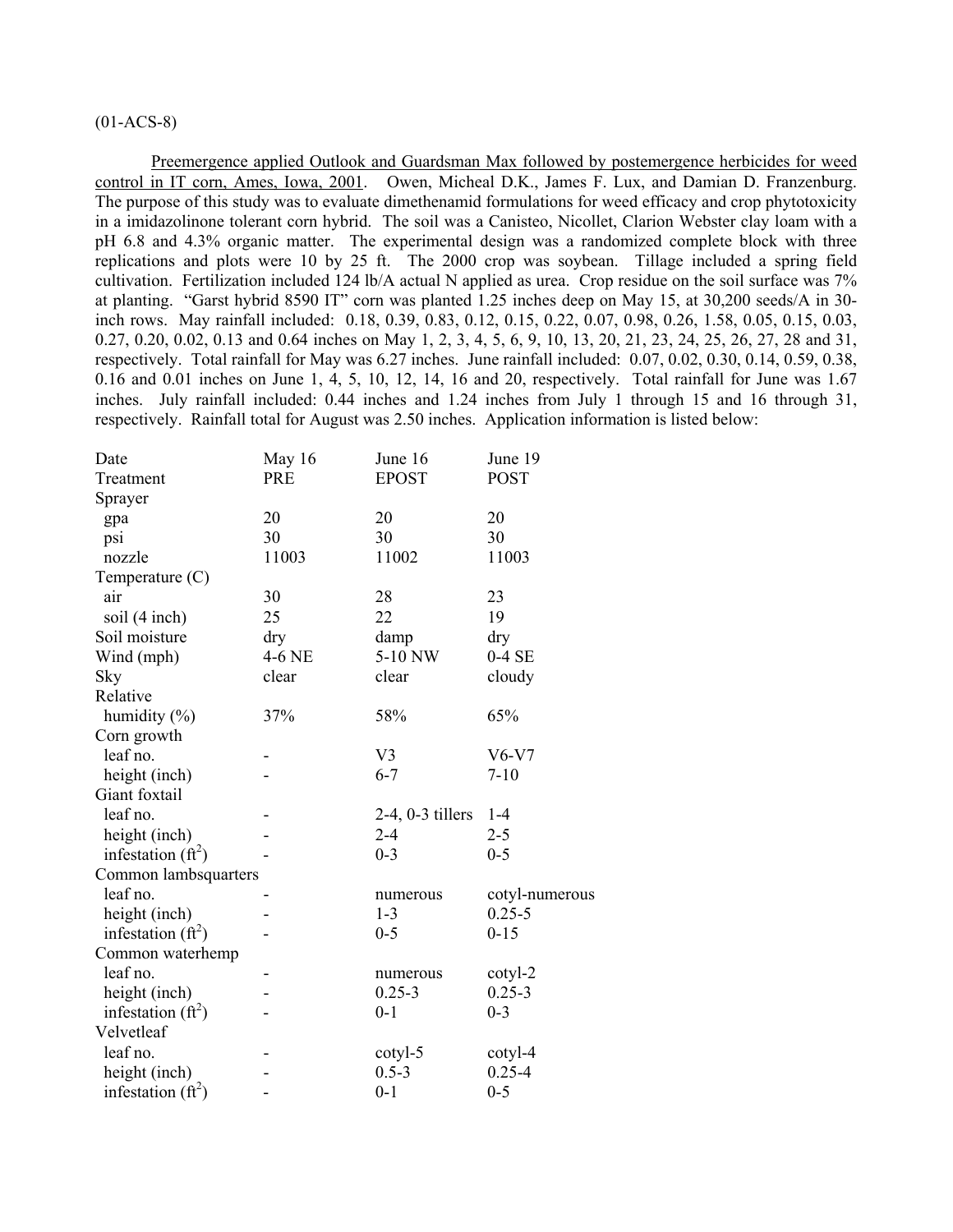Significant differences in corn stand between treatments were not attributable to the herbicides. On June 4, prior to any postemergence application, excellent crop safety was demonstrated with the PRE treatments. PRE applied Guardsman Max, Bicep II Magnum, and Outlook plus Marksman provided good to excellent control of giant foxtail, common waterhemp, and common lambsquarters on July 10 and August 20. These treatments did not adequately control velvetleaf. Significant corn injury was observed on June 27 and July 10, and resulted from EPOST and POST treatments including Marksman, Clarity, Distinct, Accent Gold plus Clarity, Celebrity Plus and Lightning. All EPOST and POST treatments achieved good to excellent control of giant foxtail, velvetleaf, common waterhemp, and common lambsquarters when observed on July 10 and August 20. (Dept. of Agronomy, Iowa State University, Ames)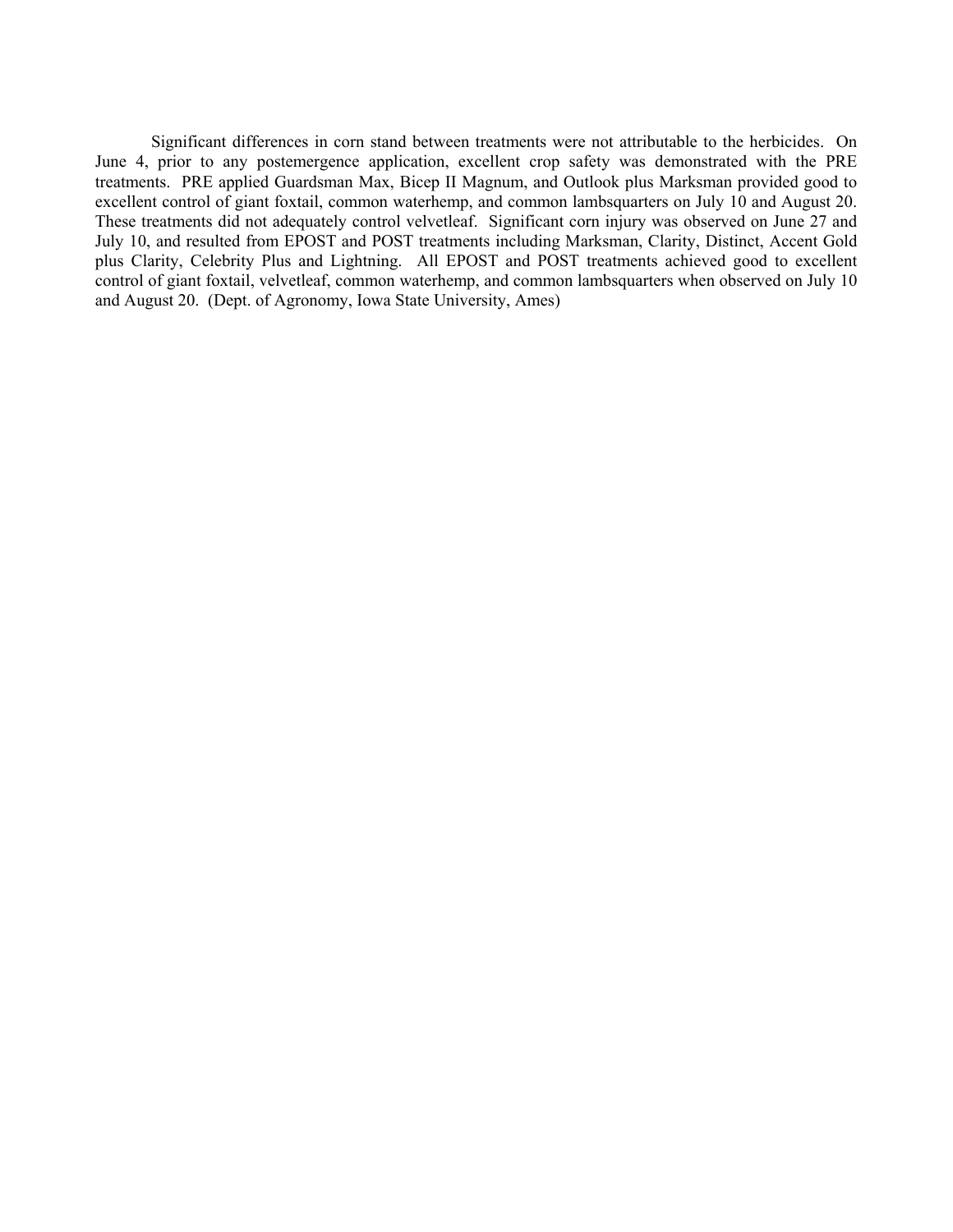### **DATA MEAN**

 **TITLE:** Preeemergence applied Outlook and Guardsman Max followed by postemergence herbicides for weed control in IT corn.  **CREATED:** 06/05/2001 **REVISED:** 12/10/2001 **COMPLETED:** N

 **PROJECT TYPE:** HERBICIDE

 **LOCATION:** AMES, IA **RESEARCHED BY:** IA State University  **DESIGN:** RANDOMIZED COMPLETE BLOCK DESIGN

| PLOT SIZE: 10.00 FT WIDE X 25.00 FT LONG                                                           |                                        |                                                        |                                                    |                  |                | REPS: 03                                                               |                 |                |
|----------------------------------------------------------------------------------------------------|----------------------------------------|--------------------------------------------------------|----------------------------------------------------|------------------|----------------|------------------------------------------------------------------------|-----------------|----------------|
| TRT TREATMENT<br>NUM COMPONENT                                                                     | DOSAGE<br>RATE                         |                                                        |                                                    | ZEAMD<br>17.5 FT | ZEAMD<br>PHY % | ZEAMD<br>PHY %<br>UNIT TM 07/27/01 06/04/01 06/27/01 07/10/01 07/10/01 | ZEAMD<br>PHY %  | SETFA<br>CON % |
| 1A UNTREATED CHECK                                                                                 | 0.00                                   | NA                                                     | $\Omega$                                           | 26               | $\Omega$       | $\circ$                                                                | $\Omega$        | $\circ$        |
| 2A»OUTLOOK (6EC)<br>B MARKSMAN (3.2SC)<br>C»AMMONIUM SULFATE                                       | 0.98<br>1.40<br>2.50                   | LAA 1<br>LAA<br>LMA 2                                  | 2                                                  | 27               | $\circ$        | 15                                                                     | 12              | 99             |
| 3A»OUTLOOK (6EC)<br>B CLARITY (4SL)<br>C»AMMONIUM SULFATE                                          | 0.98<br>0.50<br>2.50                   | $T.A.A$ 1<br>LAA 2<br>LMA 2                            |                                                    | 27               | $\circ$        | 12 <sup>°</sup>                                                        | 10              | 99             |
| 4A»OUTLOOK (6EC)<br>B»DISTINCT (70WG)<br>C»NIS<br>D»AMMONIUM SULFATE                               | 0.98<br>0.263<br>0.25<br>5.00          | LAA 1<br>LAA 3<br>PMV <sub>3</sub><br>PMG <sub>3</sub> |                                                    | 24               | $\circ$        | $12 \overline{ }$                                                      | 15              | 99             |
| 5A»DUAL II MAGNUM (7.64EC)<br>B»NORTHSTAR (47.4WG)<br>C»NIS<br>D»AMMONIUM SULFATE                  | 1.91<br>0.148<br>0.25<br>5.00          | LAA 1<br>LAA 3<br>PMV<br>PMG                           | 3<br>$\overline{\mathbf{3}}$                       | 27               | $\Omega$       | $7\overline{ }$                                                        | 5               | 99             |
| 6A SURPASS (6.4EC)<br>B»HORNET WDG (68.5WG)<br>C»NIS<br>D»AMMONIUM SULFATE                         | 2.40<br>0.128<br>0.25<br>5.00          | LAA 1<br>LAA 3<br>PMV <sub>3</sub><br>PMG              | $\overline{\mathbf{3}}$                            | 28               | $\Omega$       | 5                                                                      | $\overline{2}$  | 99             |
| 7A»GUARDSMAN MAX (5SE)                                                                             | 2.88                                   | LAA 1                                                  |                                                    | 27               | $\circ$        | $\circ$                                                                | $\circ$         | 99             |
| 8A»BICEP II MAGNUM (5.5L)                                                                          | 3.58                                   | LAA 1                                                  |                                                    | 25               | $\Omega$       | $\Omega$                                                               | $\Omega$        | 99             |
| 9A»GUARDSMAN MAX (5SE)<br>B CLARITY (4SL)<br>C»AMMONIUM SULFATE                                    | 2.19<br>0.50<br>5.00                   | LAA 1<br>LAA 2<br>PMG <sub>2</sub>                     |                                                    | 26               | $\Omega$       | 18                                                                     | 15              | 99             |
| 10A»OUTLOOK (6EC)<br>B MARKSMAN (3.2SC)                                                            | 0.75<br>1.40                           | LAA<br>LAA 1                                           | $\overline{1}$                                     | 27               | $\Omega$       | $\circ$                                                                | $\Omega$        | 96             |
| 11A»GUARDSMAN MAX (5SE)<br>B»DISTINCT (70WG)<br>C»NIS<br>D»AMMONIUM SULFATE                        | 2.50<br>0.175<br>0.25<br>5.00          | LAA 1<br>LAA 3<br>PMV<br>PMG                           | $\overline{\mathbf{3}}$<br>$\overline{\mathbf{3}}$ | 27               | $\circ$        | 10                                                                     | 10              | 99             |
| 12A»LEADOFF (5SL)<br>B»ACCENT GOLD (83.8DF)<br>C CLARITY (4SL)<br>D»CROP OIL CONCENTRATE<br>E>28%N | 0.94<br>0.152<br>0.125<br>1.00<br>2.00 | LAA 1<br>LAA 3<br>LAA 3<br>PMV<br>QMA 3                | $\overline{\mathbf{3}}$                            | 27               | $\circ$        | 22                                                                     | 13              | 96             |
| 13A»OUTLOOK (6EC)<br>B»CELEBRITY PLUS (70WG)<br>C»NEWTONE<br>D»AMMONIUM SULFATE                    | 0.47<br>0.206<br>1.00<br>1.00          | LAA 1<br>LAA<br>PMV<br>LMA 3                           | $\overline{\mathbf{3}}$<br>3                       | 28               | $\circ$        | 12 <sup>°</sup>                                                        | $12 \,$         | 99             |
| 14A»OUTLOOK (6EC)<br>B»LIGHTNING (70DG)<br>C»DISTINCT (70WG)<br>D»NEWTONE<br>E»AMMONIUM SULFATE    | 0.47<br>0.056<br>0.175<br>1.00<br>1.00 | LAA<br>LAA 3<br>LAA<br>PMV <sub>3</sub><br>LMA 3       | $\overline{1}$<br>$\overline{\mathbf{3}}$          | 29               | $\circ$        | 3                                                                      | $7\overline{ }$ | 98             |
| 15A»LIGHTNING (70DG)<br>B»DISTINCT (70WG)<br>C»NEWTONE<br>D»AMMONIUM SULFATE                       | 0.056<br>0.175<br>1.00<br>1.00         | LAA<br>LAA<br>PMV<br>LMA 2                             | $\overline{2}$<br>2<br>2                           | 26               | $\circ$        | 12                                                                     | 13              | 95             |
| 16A»LIGHTNING (70DG)<br>B MARKSMAN (3.2SC)<br>C»NEWTONE<br>D»AMMONIUM SULFATE                      | 0.056<br>1.00<br>1.00<br>1.00          | LAA<br>LAA 2<br>PMV<br>LMA 2                           | 2<br>$\overline{2}$                                | 26               | $\circ$        | 8                                                                      | 18              | 93             |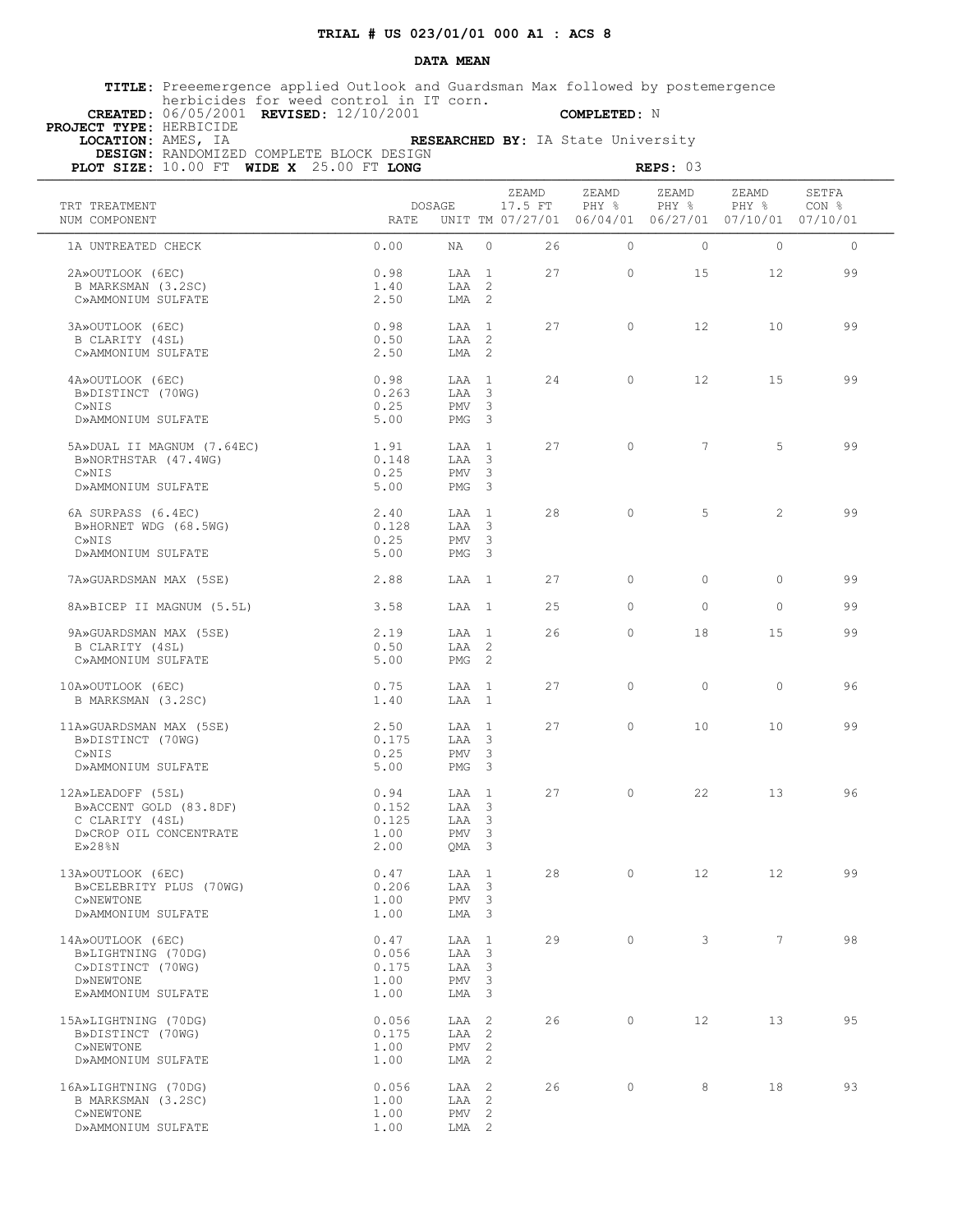### **DATA MEAN**

 **TITLE:** Preeemergence applied Outlook and Guardsman Max followed by postemergence herbicides for weed control in IT corn. ¶¶¶¶¶¶¶¶¶¶¶¶¶¶¶¶¶¶¶¶¶¶¶¶¶¶¶¶¶¶¶¶¶¶¶¶¶¶¶¶¶¶¶¶¶¶¶¶¶¶¶¶¶¶¶¶¶¶¶¶¶¶¶¶¶¶¶¶¶¶¶¶¶¶¶¶¶¶¶¶¶¶¶¶¶¶¶¶¶¶¶¶¶¶¶¶¶¶¶¶¶¶¶¶¶¶¶¶¶¶¶¶¶¶¶

| TRT TREATMENT<br>NUM COMPONENT | RATE | DOSAGE    | ZEAMD<br>17.5 FT<br>UNIT TM 07/27/01 | ZEAMD<br>PHY %<br>06/04/01 06/27/01 | ZEAMD<br>PHY % | ZEAMD<br>PHY %<br>07/10/01 | SETFA<br>CON <sub>8</sub><br>07/10/01 |  |
|--------------------------------|------|-----------|--------------------------------------|-------------------------------------|----------------|----------------------------|---------------------------------------|--|
| 17A»OUTLOOK (6EC)              | 0.98 | LAA       | 29                                   |                                     | $\Omega$       |                            | 99                                    |  |
| 18A»DUAL II MAGNUM (7.64EC)    | 1.91 | T.AA      | 28                                   | $\Omega$                            | $\Omega$       |                            | 99                                    |  |
|                                |      | LSD(0.05) | 3.86                                 | 0.00                                | 4.14           | 5.33                       | 2.94                                  |  |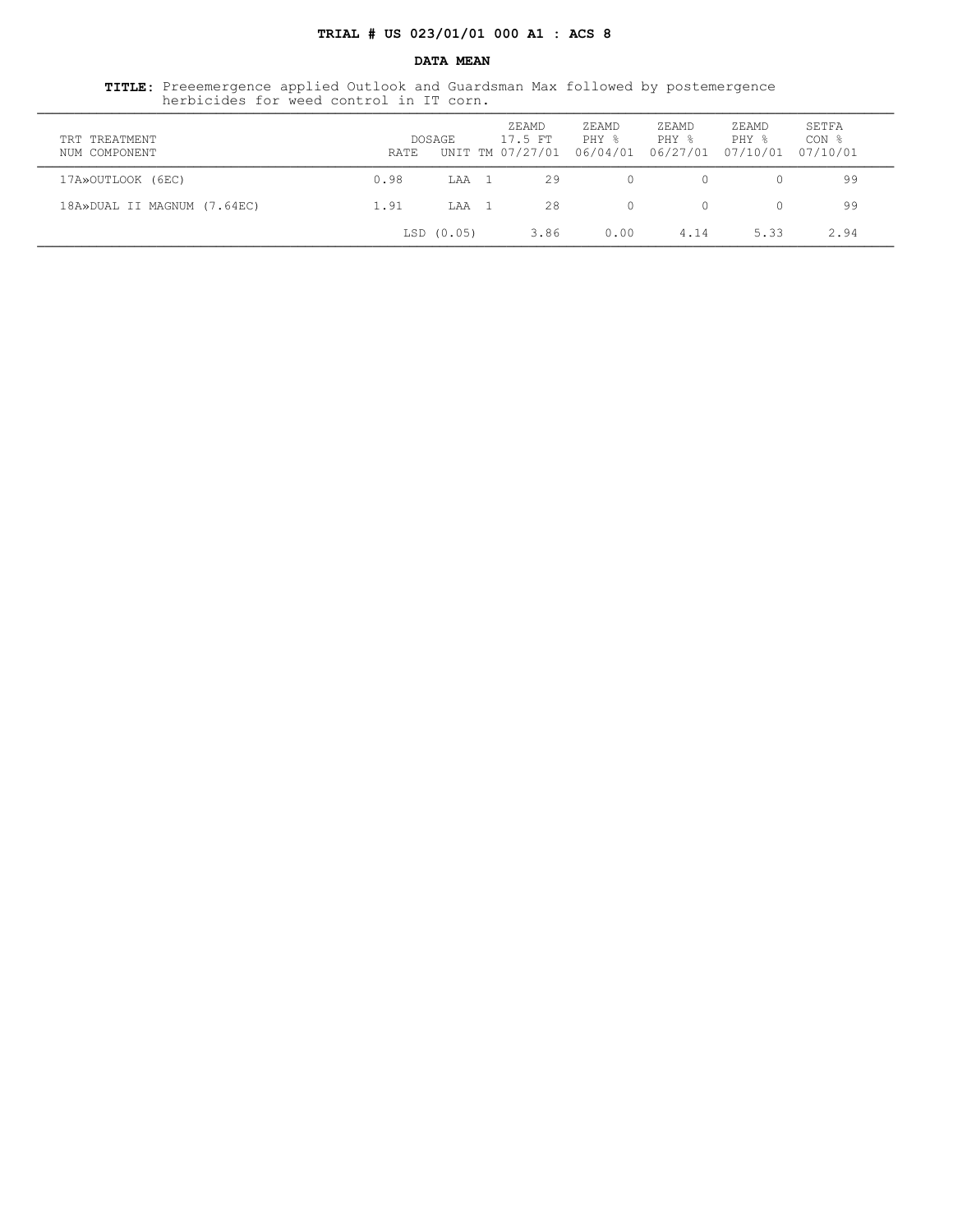### **DATA MEAN**

 **TITLE:** Preeemergence applied Outlook and Guardsman Max followed by postemergence herbicides for weed control in IT corn.  **CREATED:** 06/05/2001 **REVISED:** 12/10/2001 **COMPLETED:** N

 **PROJECT TYPE:** HERBICIDE

 **LOCATION:** AMES, IA **RESEARCHED BY:** IA State University  **DESIGN:** RANDOMIZED COMPLETE BLOCK DESIGN

| PLOT SIZE: 10.00 FT WIDE X 25.00 FT LONG                                                           |                                        |                                              |                                                                                    |                |                | REPS: 03                                                                   |                |                |
|----------------------------------------------------------------------------------------------------|----------------------------------------|----------------------------------------------|------------------------------------------------------------------------------------|----------------|----------------|----------------------------------------------------------------------------|----------------|----------------|
| TRT TREATMENT<br>NUM COMPONENT                                                                     | DOSAGE<br>RATE                         |                                              |                                                                                    | ABUTH<br>CON % | AMATA<br>CON % | CHEAL<br>CON %<br>UNIT TM 07/10/01  07/10/01  07/10/01  08/31/01  08/31/01 | SETFA<br>CON % | ABUTH<br>CON % |
| 1A UNTREATED CHECK                                                                                 | 0.00                                   | NA                                           | $\Omega$                                                                           | $\circ$        | $\Omega$       | $\circ$                                                                    | $\Omega$       | $\circ$        |
| 2A»OUTLOOK (6EC)<br>B MARKSMAN (3.2SC)<br>C»AMMONIUM SULFATE                                       | 0.98<br>1.40<br>2.50                   | LAA 1<br>LAA<br>LMA <sub>2</sub>             | 2                                                                                  | 98             | 99             | 99                                                                         | 99             | 99             |
| 3A»OUTLOOK (6EC)<br>B CLARITY (4SL)<br>C»AMMONIUM SULFATE                                          | 0.98<br>0.50<br>2.50                   | $T.A.A$ 1<br>LAA 2<br>LMA 2                  |                                                                                    | 98             | 99             | 98                                                                         | 99             | 99             |
| 4A»OUTLOOK (6EC)<br>B»DISTINCT (70WG)<br>C»NIS<br>D»AMMONIUM SULFATE                               | 0.98<br>0.263<br>0.25<br>5.00          | LAA 1<br>LAA 3<br>PMV<br>PMG <sub>3</sub>    | $\overline{\mathbf{3}}$                                                            | 99             | 98             | 99                                                                         | 96             | 99             |
| 5A»DUAL II MAGNUM (7.64EC)<br>B»NORTHSTAR (47.4WG)<br>C»NTS<br>D»AMMONIUM SULFATE                  | 1.91<br>0.148<br>0.25<br>5.00          | LAA 1<br>LAA 3<br><b>PMV</b><br>PMG          | 3<br>$\overline{\mathbf{3}}$                                                       | 96             | 99             | 93                                                                         | 96             | 99             |
| 6A SURPASS (6.4EC)<br>B»HORNET WDG (68.5WG)<br>C»NIS<br>D»AMMONIUM SULFATE                         | 2.40<br>0.128<br>0.25<br>5.00          | LAA 1<br>LAA<br>PMV<br>PMG                   | $\overline{\mathbf{3}}$<br>$\overline{\mathbf{3}}$<br>$\overline{\mathbf{3}}$      | 98             | 99             | 96                                                                         | 99             | 98             |
| 7A» GUARDSMAN MAX (5SE)                                                                            | 2.88                                   | LAA 1                                        |                                                                                    | 80             | 99             | 99                                                                         | 98             | 77             |
| 8A»BICEP II MAGNUM (5.5L)                                                                          | 3.58                                   | LAA 1                                        |                                                                                    | 63             | 99             | 98                                                                         | 98             | 62             |
| 9A»GUARDSMAN MAX (5SE)<br>B CLARITY (4SL)<br>C»AMMONIUM SULFATE                                    | 2.19<br>0.50<br>5.00                   | LAA 1<br>LAA 2<br>PMG <sub>2</sub>           |                                                                                    | 98             | 99             | 99                                                                         | 98             | 98             |
| 10A»OUTLOOK (6EC)<br>B MARKSMAN (3.2SC)                                                            | 0.75<br>1.40                           | LAA<br>LAA 1                                 | $\overline{1}$                                                                     | 75             | 99             | 98                                                                         | 93             | 73             |
| 11A»GUARDSMAN MAX (5SE)<br>B»DISTINCT (70WG)<br>C»NIS<br>D»AMMONIUM SULFATE                        | 2.50<br>0.175<br>0.25<br>5.00          | LAA 1<br>LAA 3<br>PMV<br>PMG                 | 3<br>$\overline{\mathbf{3}}$                                                       | 98             | 99             | 99                                                                         | 95             | 98             |
| 12A»LEADOFF (5SL)<br>B»ACCENT GOLD (83.8DF)<br>C CLARITY (4SL)<br>D»CROP OIL CONCENTRATE<br>E>28%N | 0.94<br>0.152<br>0.125<br>1.00<br>2.00 | LAA 1<br>LAA 3<br>LAA 3<br>PMV<br>QMA 3      | $\overline{\mathbf{3}}$                                                            | 96             | 99             | 98                                                                         | 92             | 98             |
| 13A»OUTLOOK (6EC)<br>B»CELEBRITY PLUS (70WG)<br>C»NEWTONE<br>D»AMMONIUM SULFATE                    | 0.47<br>0.206<br>1.00<br>1.00          | LAA<br>LAA<br>PMV<br>LMA 3                   | $\overline{1}$<br>3<br>3                                                           | 99             | 99             | 99                                                                         | 96             | 98             |
| 14A»OUTLOOK (6EC)<br>B»LIGHTNING (70DG)<br>C»DISTINCT (70WG)<br>D»NEWTONE<br>E»AMMONIUM SULFATE    | 0.47<br>0.056<br>0.175<br>1.00<br>1.00 | LAA<br>LAA<br>LAA<br>PMV <sub>3</sub><br>LMA | 1<br>$\overline{\mathbf{3}}$<br>$\overline{\mathbf{3}}$<br>$\overline{\mathbf{3}}$ | 99             | 99             | 99                                                                         | 96             | 99             |
| 15A»LIGHTNING (70DG)<br>B»DISTINCT (70WG)<br>C»NEWTONE<br>D»AMMONIUM SULFATE                       | 0.056<br>0.175<br>1.00<br>1.00         | LAA<br>LAA<br>PMV<br>LMA                     | -2<br>$\overline{2}$<br>$\overline{c}$<br>$\overline{2}$                           | 99             | 92             | 98                                                                         | 92             | 99             |
| 16A»LIGHTNING (70DG)<br>B MARKSMAN (3.2SC)<br>C»NEWTONE<br>D»AMMONIUM SULFATE                      | 0.056<br>1.00<br>1.00<br>1.00          | LAA<br>LAA<br>PMV<br>LMA 2                   | 2<br>2<br>2                                                                        | 98             | 96             | 99                                                                         | 88             | 98             |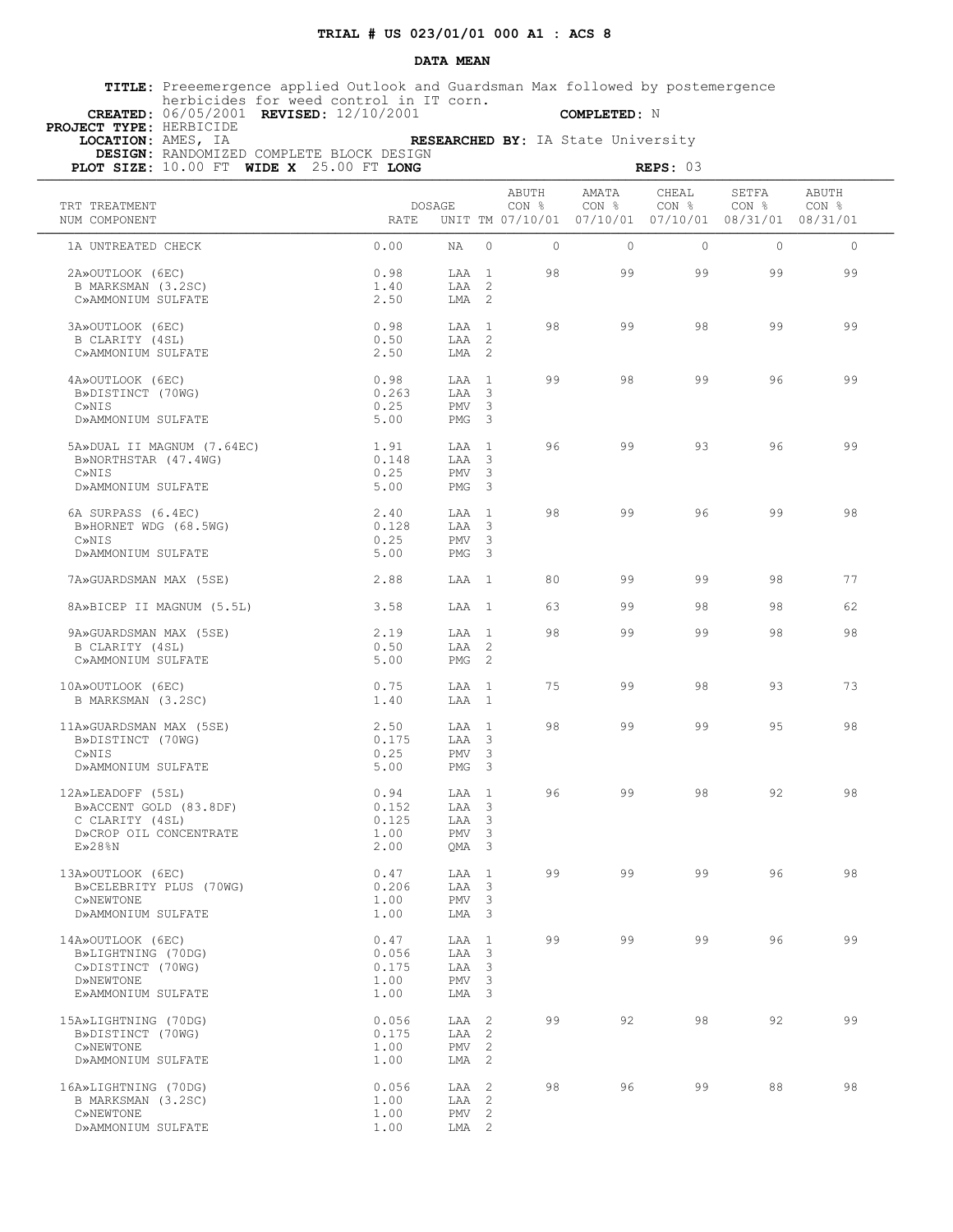### **DATA MEAN**

 **TITLE:** Preeemergence applied Outlook and Guardsman Max followed by postemergence herbicides for weed control in IT corn. ¶¶¶¶¶¶¶¶¶¶¶¶¶¶¶¶¶¶¶¶¶¶¶¶¶¶¶¶¶¶¶¶¶¶¶¶¶¶¶¶¶¶¶¶¶¶¶¶¶¶¶¶¶¶¶¶¶¶¶¶¶¶¶¶¶¶¶¶¶¶¶¶¶¶¶¶¶¶¶¶¶¶¶¶¶¶¶¶¶¶¶¶¶¶¶¶¶¶¶¶¶¶¶¶¶¶¶¶¶¶¶¶¶¶¶

| TRT TREATMENT<br>NUM COMPONENT | RATE | DOSAGE    | ABUTH<br>CON %<br>UNIT TM 07/10/01 | AMATA<br>CON %<br>07/10/01 07/10/01 | CHEAL<br>CON % | SETFA<br>CON %<br>08/31/01 | ABUTH<br>CON <sub>8</sub><br>08/31/01 |  |
|--------------------------------|------|-----------|------------------------------------|-------------------------------------|----------------|----------------------------|---------------------------------------|--|
| 17A»OUTLOOK (6EC)              | 0.98 | LAA       | 13                                 | 99                                  | 45             | 99                         | 13                                    |  |
| 18A»DUAL II MAGNUM (7.64EC)    | 1.91 | T.AA      | 15                                 | 99                                  | 38             | 99                         | 1.5                                   |  |
|                                |      | LSD(0.05) | 12.08                              | 1.73                                | 3.41           | 4.34                       | 12.69                                 |  |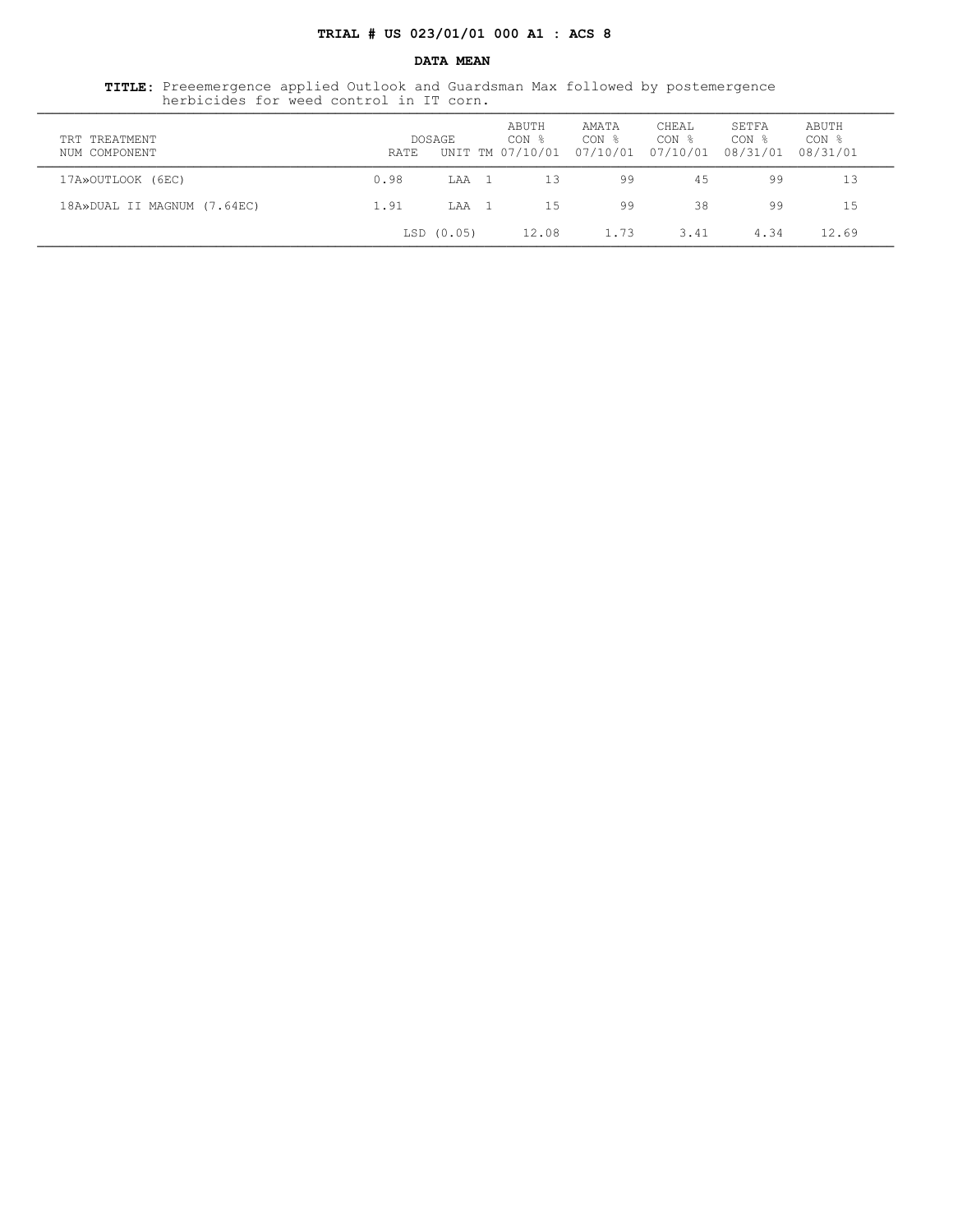### **DATA MEAN**

 **TITLE:** Preeemergence applied Outlook and Guardsman Max followed by postemergence herbicides for weed control in IT corn.  **CREATED:** 06/05/2001 **REVISED:** 12/10/2001 **COMPLETED:** N

 **PROJECT TYPE:** HERBICIDE

 **LOCATION:** AMES, IA **RESEARCHED BY:** IA State University  **DESIGN:** RANDOMIZED COMPLETE BLOCK DESIGN

| PLOT SIZE: 10.00 FT WIDE X 25.00 FT LONG |              |                  |                |                                                        |                | REPS: 03 |
|------------------------------------------|--------------|------------------|----------------|--------------------------------------------------------|----------------|----------|
| TRT TREATMENT<br>NUM COMPONENT           | RATE         | DOSAGE           |                | AMATA<br>CON <sub>8</sub><br>UNIT TM 08/31/01 08/31/01 | CHEAL<br>CON % |          |
| 1A UNTREATED CHECK                       | 0.00         | NA               | $\circ$        | $\circ$                                                | $\mathbf{0}$   |          |
| 2A»OUTLOOK (6EC)                         | 0.98         | LAA 1            |                | 99                                                     | 99             |          |
| B MARKSMAN (3.2SC)<br>C»AMMONIUM SULFATE | 1.40<br>2.50 | LAA 2<br>LMA 2   |                |                                                        |                |          |
|                                          |              |                  |                |                                                        |                |          |
| 3A»OUTLOOK (6EC)<br>B CLARITY (4SL)      | 0.98<br>0.50 | LAA 1<br>LAA 2   |                | 99                                                     | 99             |          |
| C»AMMONIUM SULFATE                       | 2.50         | LMA <sub>2</sub> |                |                                                        |                |          |
| 4A»OUTLOOK (6EC)                         | 0.98         | LAA 1            |                | 99                                                     | 98             |          |
| B»DISTINCT (70WG)                        | 0.263        | LAA 3            |                |                                                        |                |          |
| C»NIS                                    | 0.25         | PMV 3            |                |                                                        |                |          |
| D»AMMONIUM SULFATE                       | 5.00         | PMG 3            |                |                                                        |                |          |
| 5A»DUAL II MAGNUM (7.64EC)               | 1.91         | LAA 1            |                | 99                                                     | 99             |          |
| B»NORTHSTAR (47.4WG)                     | 0.148        | LAA 3            |                |                                                        |                |          |
| C»NIS                                    | 0.25         | PMV <sub>3</sub> |                |                                                        |                |          |
| D»AMMONIUM SULFATE                       | 5.00         | PMG <sub>3</sub> |                |                                                        |                |          |
| 6A SURPASS (6.4EC)                       | 2.40         | LAA 1            |                | 99                                                     | 98             |          |
| B»HORNET WDG (68.5WG)                    | 0.128        | LAA 3            |                |                                                        |                |          |
| C»NIS                                    | 0.25         | PMV <sub>3</sub> |                |                                                        |                |          |
| D»AMMONIUM SULFATE                       | 5.00         | PMG 3            |                |                                                        |                |          |
| 7A» GUARDSMAN MAX (5SE)                  | 2.88         | LAA 1            |                | 99                                                     | 99             |          |
| 8A»BICEP II MAGNUM (5.5L)                | 3.58         | LAA 1            |                | 98                                                     | 98             |          |
| 9A» GUARDSMAN MAX (5SE)                  | 2.19         | LAA 1            |                | 98                                                     | 99             |          |
| B CLARITY (4SL)                          | 0.50         | LAA 2            |                |                                                        |                |          |
| C»AMMONIUM SULFATE                       | 5.00         | PMG <sub>2</sub> |                |                                                        |                |          |
| 10A»OUTLOOK (6EC)                        | 0.75         | LAA 1            |                | 98                                                     | 96             |          |
| B MARKSMAN (3.2SC)                       | 1.40         | LAA 1            |                |                                                        |                |          |
| 11A»GUARDSMAN MAX (5SE)                  | 2.50         | LAA 1            |                | 99                                                     | 99             |          |
| B»DISTINCT (70WG)                        | 0.175        | LAA 3            |                |                                                        |                |          |
| C»NIS                                    | 0.25         | PMV <sub>3</sub> |                |                                                        |                |          |
| D»AMMONIUM SULFATE                       | 5.00         | PMG 3            |                |                                                        |                |          |
| 12A»LEADOFF (5SL)                        | 0.94         | LAA 1            |                | 98                                                     | 98             |          |
| B»ACCENT GOLD (83.8DF)                   | 0.152        | LAA 3            |                |                                                        |                |          |
| C CLARITY (4SL)                          | 0.125        | LAA 3            |                |                                                        |                |          |
| D»CROP OIL CONCENTRATE                   | 1.00         | PMV 3            |                |                                                        |                |          |
| E>28%N                                   | 2.00         | OMA 3            |                |                                                        |                |          |
| 13A»OUTLOOK (6EC)                        | 0.47         | LAA 1            |                | 99                                                     | 99             |          |
| B»CELEBRITY PLUS (70WG)                  | 0.206        | LAA              | 3              |                                                        |                |          |
| C»NEWTONE                                | 1.00         | PMV              | 3              |                                                        |                |          |
| D»AMMONIUM SULFATE                       | 1.00         | LMA 3            |                |                                                        |                |          |
| 14A»OUTLOOK (6EC)                        | 0.47         | LAA              | $\mathbf{1}$   | 99                                                     | 99             |          |
| B»LIGHTNING (70DG)                       | 0.056        | LAA 3            |                |                                                        |                |          |
| C»DISTINCT (70WG)                        | 0.175        | LAA              | 3              |                                                        |                |          |
| D»NEWTONE<br>E»AMMONIUM SULFATE          | 1.00         | PMV 3            |                |                                                        |                |          |
|                                          | 1.00         | LMA              | 3              |                                                        |                |          |
| 15A»LIGHTNING (70DG)                     | 0.056        | LAA 2            |                | 93                                                     | 94             |          |
| B»DISTINCT (70WG)                        | 0.175        | LAA              | 2              |                                                        |                |          |
| C»NEWTONE<br>D»AMMONIUM SULFATE          | 1.00         | PMV              | $\overline{c}$ |                                                        |                |          |
|                                          | 1.00         | LMA              | 2              |                                                        |                |          |
| 16A»LIGHTNING (70DG)                     | 0.056        | LAA              | 2              | 96                                                     | 99             |          |
| B MARKSMAN (3.2SC)                       | 1.00         | LAA              | 2              |                                                        |                |          |
| C»NEWTONE                                | 1.00         | PMV <sub>2</sub> |                |                                                        |                |          |
| D»AMMONIUM SULFATE                       | 1.00         | LMA 2            |                |                                                        |                |          |